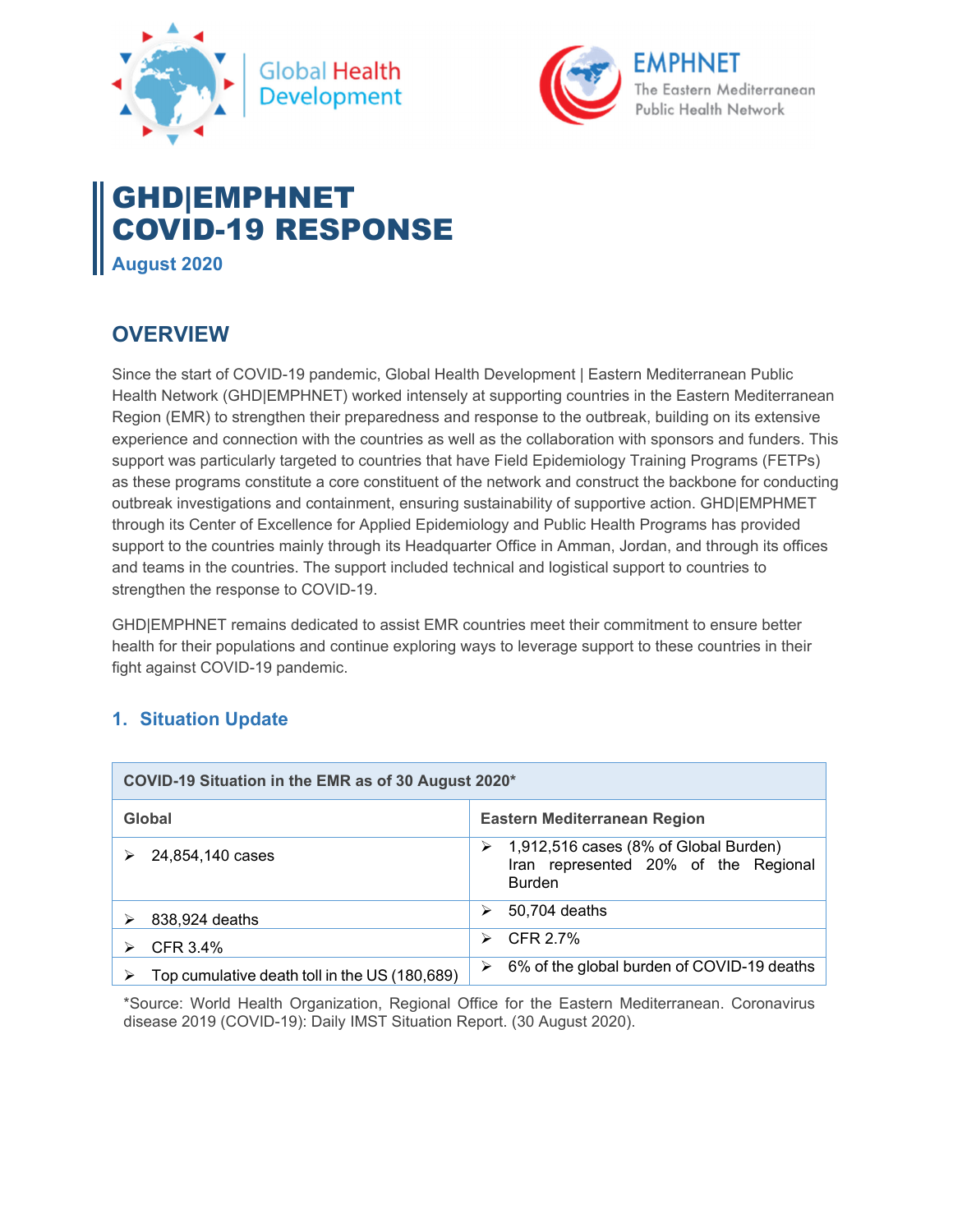# **2. Public Health Emergency Management Center (PHEMC)**

GHD|EMPHNET escalated its efforts and activities to support EMR countries' preparedness and response capacities to COVID-19 outbreak by activating PHEMC, which has ensured provided a coordinated and targeted supported the countries through maximizing efforts, engagement, and involvement.

PHEMC has acted as the hub for coordinating the preparedness and response activities among GHD/EMPHNET's various public health programs, departments, and units. Support included areas such as supporting rapid response based on pre-identified country priorities, supporting COVID-19 focused Risk Communication and Community Engagement (RCCE), information exchange and documentation, field activities such as contact tracing and field investigation, and coordinate with other programs on providing related technical and logistical support such as supporting Lab and PPE stockpiling, Infection Prevention and Control (IPC), and data collection, analysis, and research. The support has been enriched with the input and involvement of various FETPs from the region in areas such as coordination, dissemination of guidelines, regular sharing of technical updates, and others.

Specific country activities that has been implemented through the activation and coordination of PHEMC include:

- Customization of COVID-19 Rapid Response Training Curriculum including a case study supporting the capacity building team which has been shared with the countries in the region.
- Established a core team to facilitate COVID-19 repose activities in line with countries' needs, including the conduction of regular meetings with FETP directors.
- Support the development of promotional materials in counties such as Jordan and Sudan.
- Support the conduction of training workshops in Outbreak Investigation and Contact Tracing in Jordan.
- Refresher COVID-19 specific training targeting rapid responders, Sample Management at northern borders Points of Entry (PoEs), and Multi-sectoral workshop to enhance coordination mechanisms and SOPs on Case Investigation at PoEs all of which conducted in Sudan.
- Two-Day online training targeting FETPs and RRTs on Surveillance and Contact Training in Iraq.
- Two-Day online training on RCCE, contact tracing, and COVID-19 focused WASH targeting the staff of National Center for Disease Control (NCDC) and relevant Partners in Libya.
- Support Jordan MOH efforts in outbreak investigation and contact tracing in Jordan (Irbid).

#### **3. Disease Control**

During the COVID-19 outbreak and the lockdown March-June 2020, EMPHNET supported the Central Public Health Laboratory (CPHL) in Jordan through:

- Preparation National COVID-19 emergency plan.
- Providing the lab with COVID-19 PCR kits and reagents.
- Providing Viral transport medium and Swabs (VTM) for COVOD-19 specimens collection.
- Provide with PPE's specifically N95 masks.
- Provide technical support and instructions for sample collection, preservation and transportation.
- Development of COVID-19 Infection Prevention and Control (IPC) curriculum.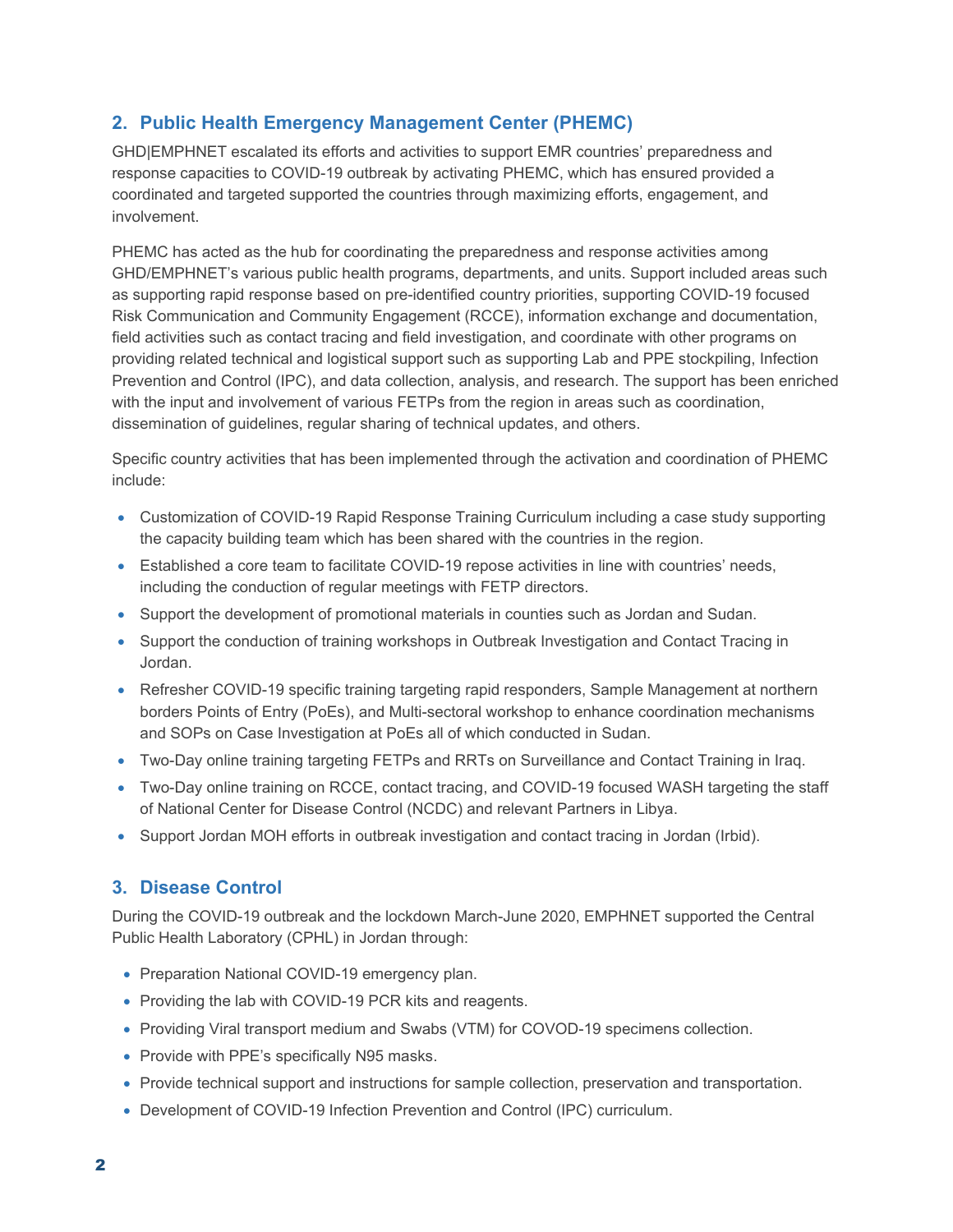### **4. Polio Eradication and Routine Immunization**

The Polio Eradication and Routine Immunization team was actively involved in the following:

- Polio Eradication and immunization team engagement with Iraqi MoH, UNICEF & WHO in developing immunization action plan during and post COVID-19 emergency and providing technical support to maintain, Routine Immunization Services during and after the outbreak.
- Afghanistan GHD/EMPHNET team actively participated in:
	- o Preparation National COVID-19 emergency plan
	- o Updated response guidelines and translated it to the local Language
- In Egypt GHD/EMPHNET medical officer was engaged in supporting Egypt EPI in the risk assessment, development of Risk Mitigation Plan for the EPI and development of EPI COVID-19 SOPs.
- Operatorial research: Hold another round of call for proposals that would be specific to research for COVID-19 in response to the countries COVID-19 priorities and providing evidence-based information for action; 5 proposals accepted.
- Include session on COVID-19 pandemic and IPC in the current and upcoming trainings by impeding and implementing the COVID-19 and IPC measures sessions during immunization sessions in the curriculum of the current training in polio assets the upcoming IIP trainings.
- Participation in developing the curriculum of IPC during the COVID-19 pandemic.

#### **5. Health Promotion and Protection**

During COVID-19, GHD|EMPHNET's Health Promotion and Protection team supported the following:

- Webinar COVID-19: Towards more equitable health systems.
- Promotional messages about COVID-19 in pregnancy, breast feeding, school children.
- Conducting a Facebook online interview with Dr. Jabri from women union to talk about GBV and COVID-19.
- Developing the after COVID-19 return to workplace strategy for GHD|EMPHNET employees, procedures and promotional awareness tools.
- Working on a literature review about: COVID-19 and GBV.
- Technical note about the COVID-19 Myths.
- Classification and summarizing 120 scientific abstracts about COVID-19.

#### **6. Research and Policy**

Believing in the importance of conducting research during COVID-19 pandemics to better understand the spread of the disease, GHD|EMPHNET undertook the following:

- Served on the Peer Review Committee of the Canadian Institutes of Health Research (CIHR) expedited call for applications for the Canadian COVID-19 Rapid Research Funding Opportunity.
- Developed GHD|EMPHNETs SEAIRD Model for COVID-19 Transmission Dynamics and discussed its sharing with the countries in the region for further fitting of the model to the available data (already shared with Iraq MOH).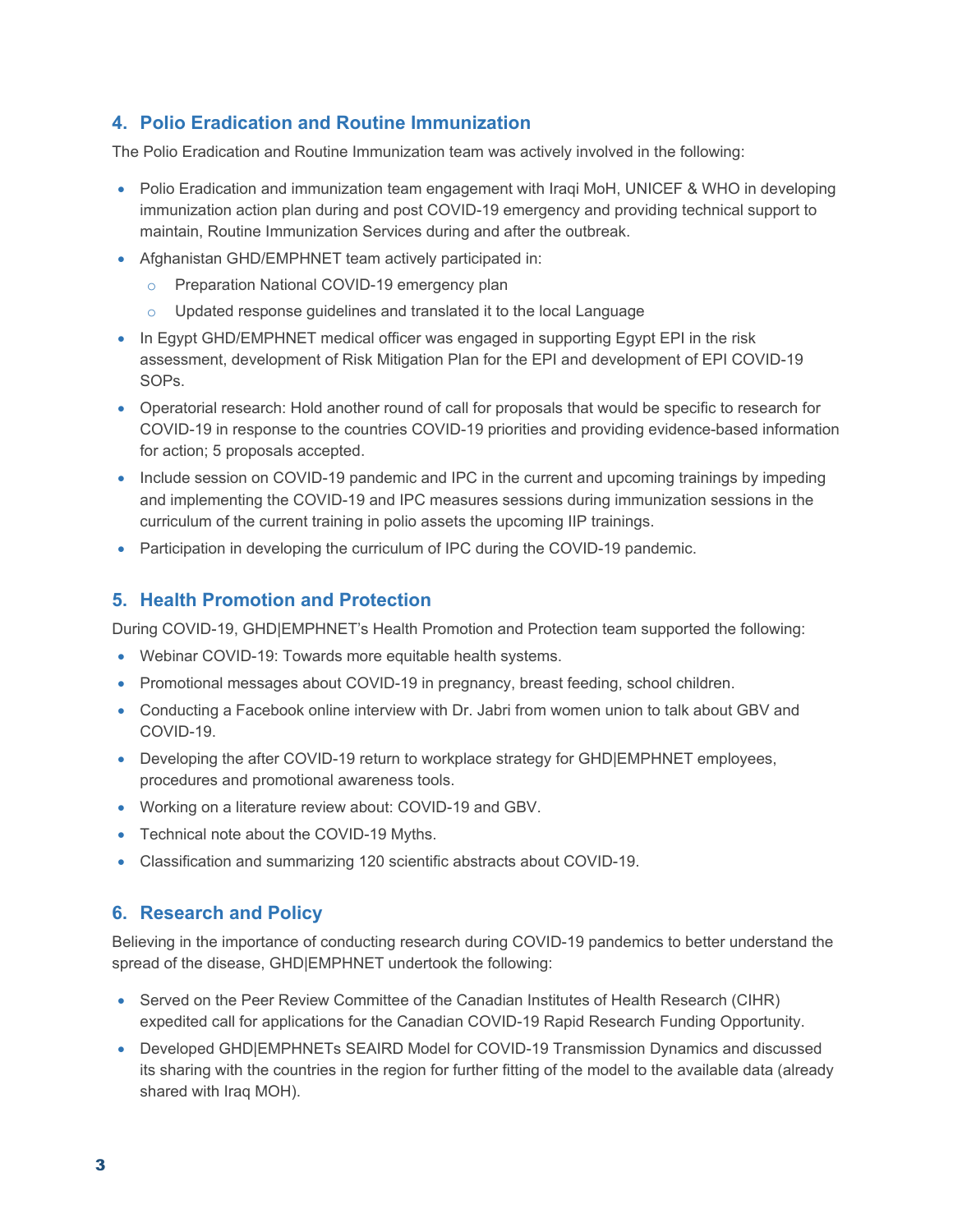- Disseminated GHD|EMPHNET WEBi Series announcements to the Ministry of Health staff and FETPs in the region to ensure their participation.
- Established and supported a GHD|EMPHNET's COVID-19 Regional Research Team to study COVID-19 in the region including but not limited to the following:
	- $\circ$  Assessment of knowledge, attitude, and practice of the preventive sector teams during the COVID-19 pandemic
	- $\circ$  Psychosocial Impact of COVID-19 on Healthcare Workers in the Eastern Mediterranean Region, 2020
	- o Risk factors for COVID-19 critical outcomes in EMR: A retrospective study
	- $\circ$  Countries Experiences in handling the COVID-19 pandemic: Public Health Challenges and lessons learnt
	- o Treatment regimens used for management of COVID-19 and their effectiveness.
	- o Assessing the validity of COVID-19 rapid test in Iraq.
- Published Research on COVID-19 targeting the following topics:
	- $\circ$  The Role of GHD|EMPHNET and the Eastern Mediterranean Field Epidemiology Training Programs (FETPs) in preparedness for COVID-19.
	- o Awareness and preparedness of FETP graduates in responding to COVID-19 the EMR: A crosssection study.
	- $\circ$  Mental health support in Jordan for the general population and for the refugees in the Zaatari camp during the period of COVID-19 lockdown.
	- o COVID-19 crisis in Jordan: Response, scenarios, strategies, and recommendations.
	- o Dentists' Awareness, Perception, and Attitude Regarding COVID-19 and Infection Control: Cross-Sectional Study among Jordanian Dentists.
- Contributed to the development and design of GHD|EMPHNET's COVID-19 Dashboard, library and other resources on COVID-19, the integration of COVID-19 resources in the Center of Excellence for Applied Epidemiology (CEAE) Webpage, its newsletters, and other publications.
- Contributed to the development of several COVID-19 proposals and concept papers, including:
	- o Proposals submitted to IsDB, Elrha/R2HC, and other funding agencies, including one Grant Collaboration on COVID-19 and refugees (with AUB).
	- $\circ$  A generic concept note on People-centered COVID-19 Active Surveillance Program through the use of technology.
	- $\circ$  One currently under development concept paper to be submitted to USAID-NPI Call for Concept Papers (COVID-19 Round Opportunity).
- Worked closely with ICT team on the development and design of different data collection forms and questionnaires for Kobo Toolbox and Go Data platforms.

# **7. Workforce Capacity**

Giving high emphasis to the importance of workforce capacity in strengthening health systems, GHD|EMPHNET escalated its building capacity efforts during COVID-19 by doing the following:

Developed COVID-19 case studies and translated into Arabic.